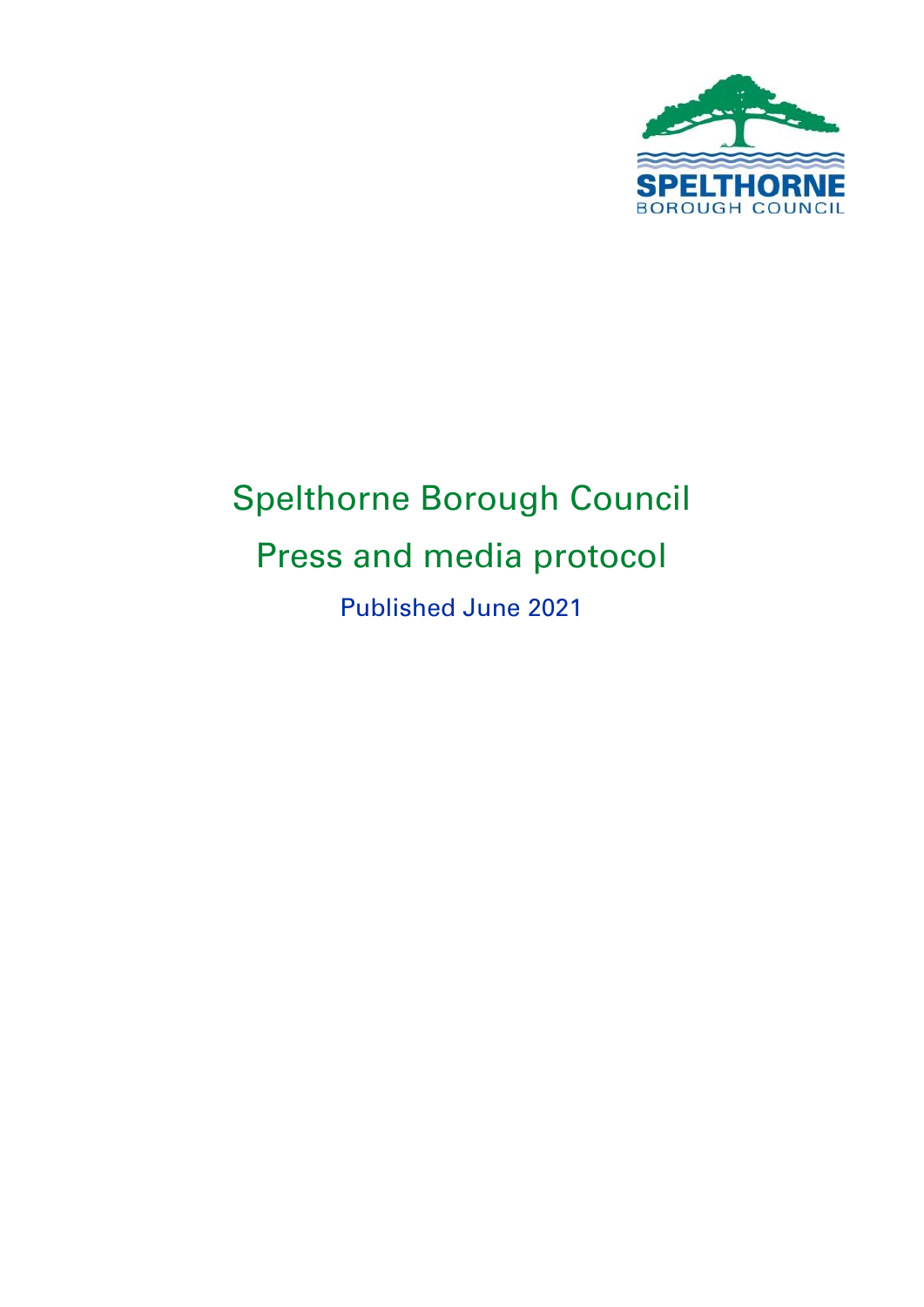#### **Content**

- 1. Summary
- 2. Legal Framework
- 3. The Publicity Code
- 4. Context
- 5. Principles
- 6. Communications Team
- 7. Media Relations
- 8. Processes
- Media enquiry
- Spokespeople
- Approval process
- Proactive media
- Negative media
- 9. Inaccurate Reporting
- 10. Media Ahead of Meetings
- 11. Timing of Publicity
- 12. Publicity in Election Periods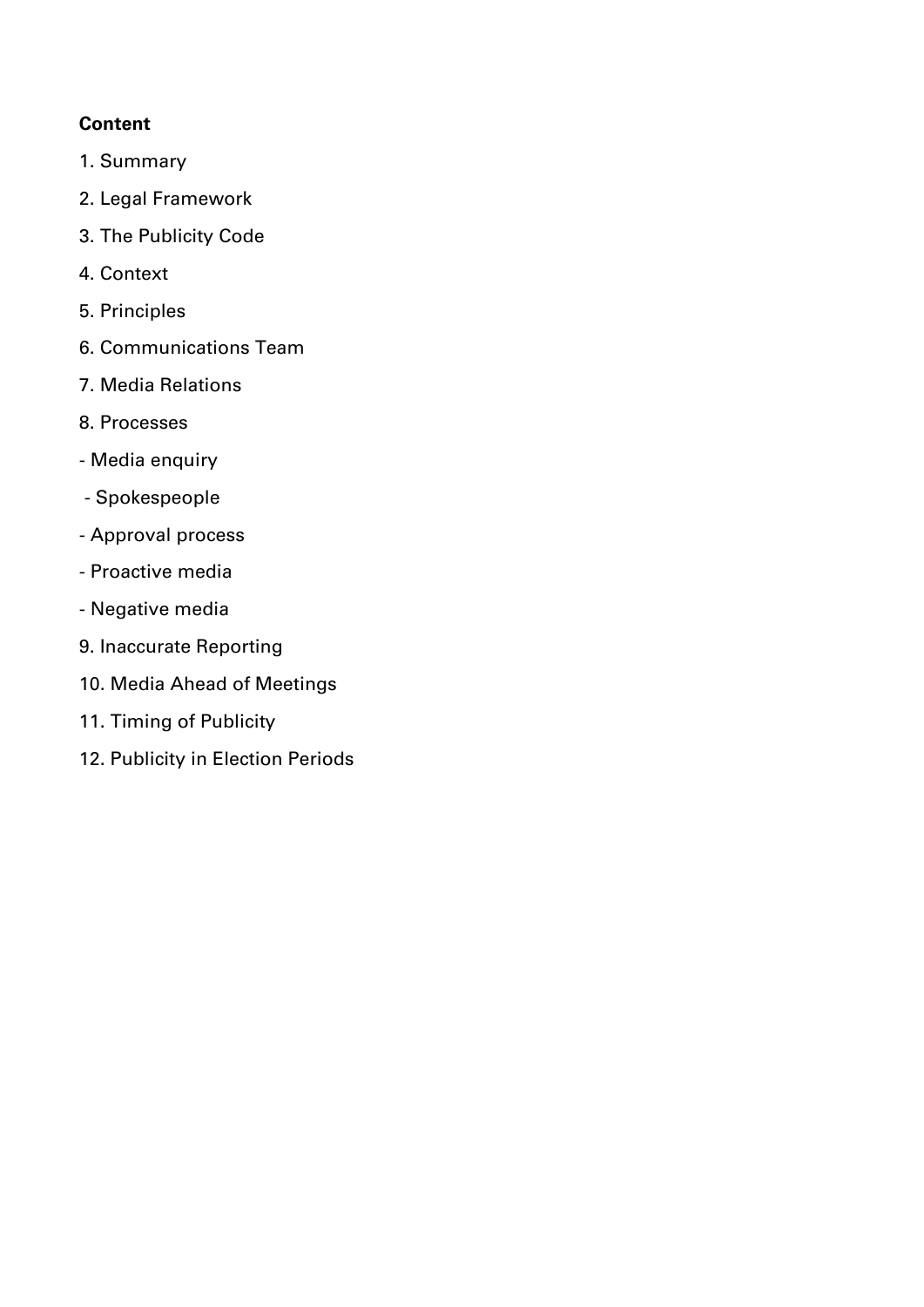### **1. Summary**

1.1 This protocol has been produced to establish good practice regarding the management of media relations at Spelthorne Council.

1.2 Given that not all situations can be covered in detail as much depends on a set of circumstances at any one time, this protocol is designed to be as flexible as possible yet retain a trusted and tested workflow.

1.3 The protocol applies to all Councillors, Committee Chairs, Committee Members and Council officers who may be contacted by local, regional, national or specialist media, and includes print as well as broadcast media.

#### **2. Legal Framework**

2.1 All press releases and media engagement on behalf of the Council will:

(a) be in accordance with the Council's agreed Media Guidelines

(b) be issued or organised through the Council's Communications team

(c) be concerned only with matters of policy which relate to the Council's functions

(d) not contain anything of a political nature. In this respect regard must be given to the relevant legislation concerning publicity issued by local authorities, especially around election time, as summarised below.

2.2 Section 2 of the Local Government Act 1986 places a prohibition upon the Council that it:

"shall not publish any material which, in whole or in part, appears to be designed to support a political party. In determining whether material falls within the prohibition, regard shall be given to the content and style of the material, the timing and other circumstances of publication as well as the likely effect on those to whom it is directed. In particular, the following will be considered:

(a) Whether the material refers to a political party or persons identified with a political party or promotes or opposes a point of view on a question of political controversy which is identifiable as the view of one political party and not of another.

(b) Where material is part of a campaign, the effect which the campaign appears to be designed to achieve.

2.3 The term 'publicity' is defined in the Act as "any communication in whatever form, addressed to the public at large or a section of the public."

2.4 Local authorities are also required by section 4(1) of the Act to have regard to the Code of Recommended Practice on Local Authority Publicity in coming to any decision on publicity.

#### **3. The Publicity Code**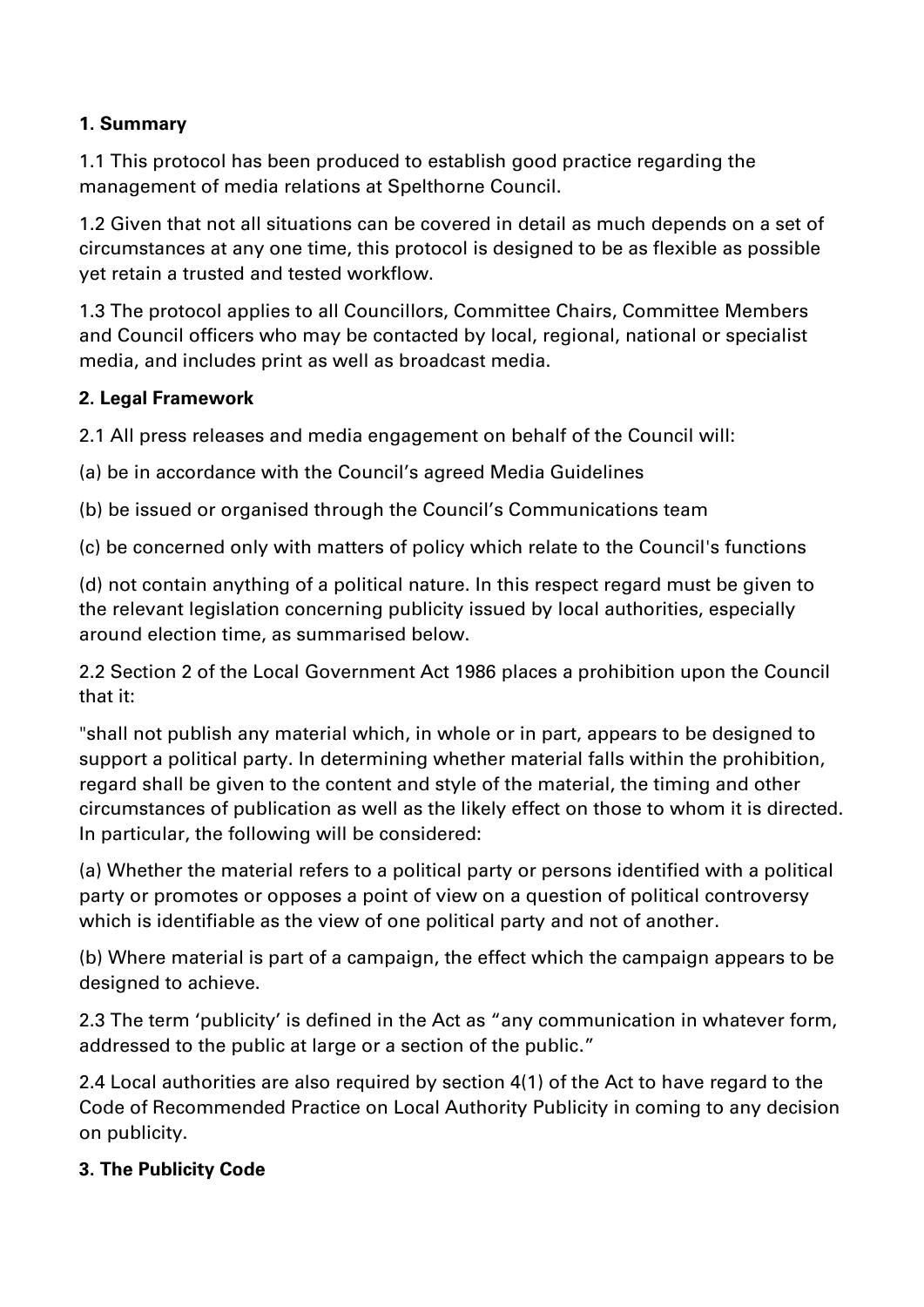3.1 The Code of Recommended Practice on Local Authority Publicity was last issued in 2011 can be found on the website of the Ministry of Housing, Communities & Local Government.

3.2 The Publicity Code is grouped into seven principles for local authorities to follow. The Council's publicity should:

- be lawful
- be cost-effective
- be objective
- be even-handed
- be appropriate
- have regard to equality and diversity
- be issued with care during periods of heightened sensitivity

3.3 The Publicity Code gives recommended practice on a number of aspects of publicity covering subject matter, costs, content, dissemination, advertising, recruitment advertising, publicity about individual members of an authority, timing of publicity, elections, referendums and petitions, and assistance to others for publicity. The principles may be summarised as follows.

3.4 The principle of lawfulness is that an authority's publicity should comply with statutory provisions and advises that any paid-for advertising published by a local authority should comply with the Advertising Standards Authority's Advertising Codes.

3.5 The principle of cost-effectiveness is that local authorities should be able to confirm that consideration has been given to the value for money that the publicity is achieving, while recognising that in some circumstances this will be difficult to quantify.

3.6 The principle of objectivity requires local authority publicity to be politically impartial. The Publicity Code acknowledges that a council needs to be able to explain its decisions and justify its policies, but this should not be done in a way that can be perceived as a political statement or a commentary on contentious areas of public policy.

3.7 The principle of even-handedness has the effect that local authority publicity can address matters of political controversy in a fair manner and may contain links to other political sites or contain political logos on material hosted for third parties. But local authorities should ensure that publicity about the Council does not seek to affect support for a single councillor or group. The Publicity Code does, however, recognise that at times it is acceptable to associate publicity with a single member of the Council.

3.8 The principle addressing the appropriate use of publicity is that local authorities should refrain from retaining the services of lobbyists, i.e. political professionals whose job it is to bring their client's message to those in a position to influence policy.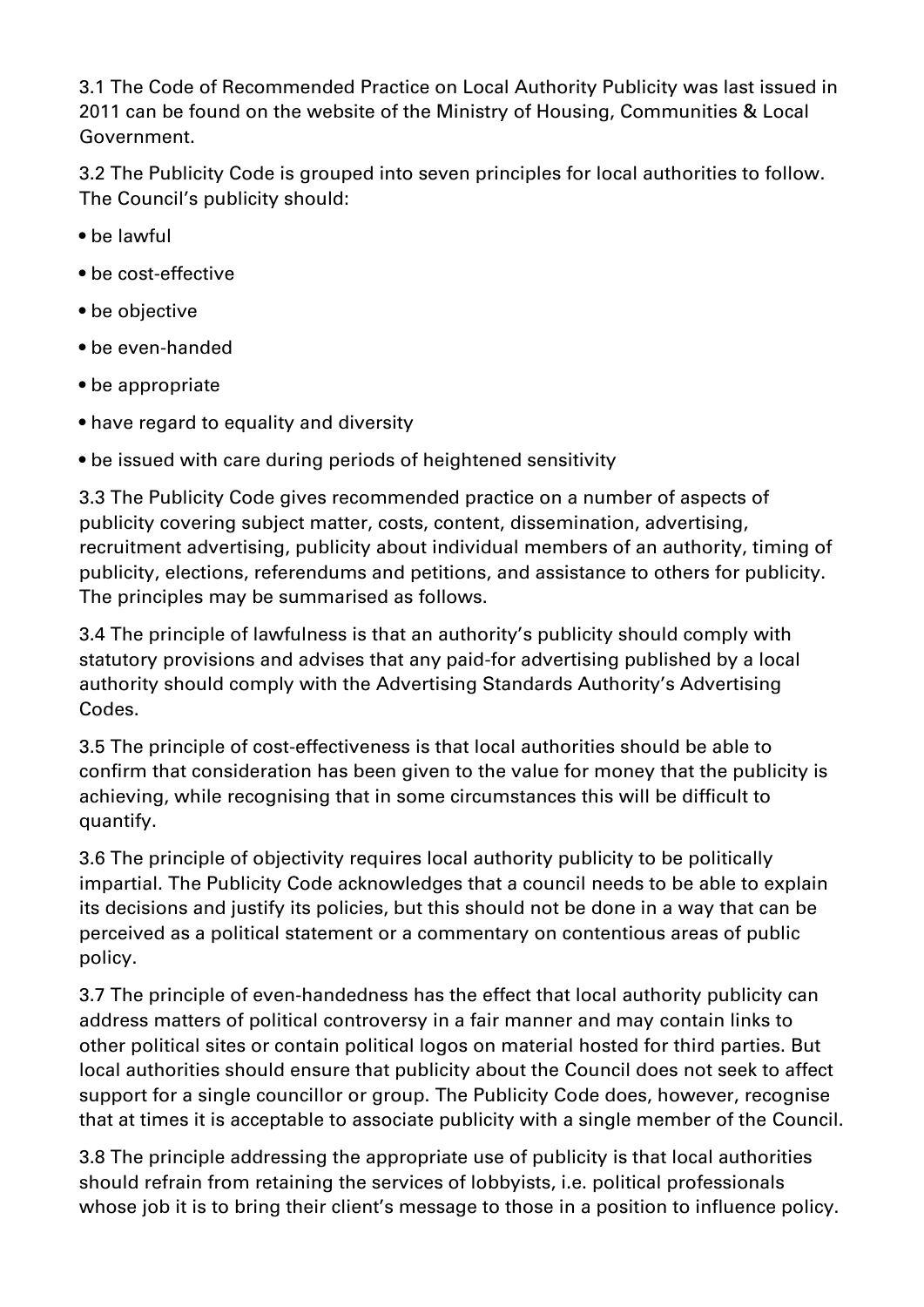Appropriate use of publicity is also about the frequency, content and appearance of council newsletters to prevent unfair competition with local newspapers. It sets out that generally the frequency of council newsletters should be no more than quarterly.

3.9 The equality and diversity principle is that publicity by local authorities may seek to influence positively the attitudes of local people in relation to matters of health, safety and other issues where publicity can have a positive influence on the behaviour of the public.

3.10 Finally, the principle that local authority publicity should be issued with care during periods of heightened sensitivity gives guidance as to how local authority publicity should be treated during period of elections and referendums, both national and local.

## **4. Context**

4.1 The aim of this protocol is to ensure that Spelthorne Council makes the best use of its communications resources to support open, accessible, and responsive communications, whilst acknowledging that council resources may not be used for party political purposes.

4.2 It clearly sets out the respective roles of all Members and officers in dealing with the media.

4.3 Adherence to the protocol will ensure consistency of standards, accuracy of information and appropriate political and officer input with a view to protecting and enhancing the reputation of the Council.

4.4 The aim of the protocol is to ensure that the Council is seen to communicate in a professional and objective manner. In all cases, the Council's approach to the media should be:

- open and honest
- proactive
- responsive
- timely

4.5 The ability to act as quickly and decisively depends on being fully up-to-date as a Communications team. Councillors and officers should ensure issues which will affect the Council's reputation should be brought to the attention of the Communications team in confidence as soon as possible.

# **5. Communication Principles**

5.1 The Council's Communication and Marketing strategy complies with the following principles:

i) To support honest, open, two-way communication

- ii) To promote and protect the reputation of the Council
- iii) To regulate the correct use of the corporate identity and style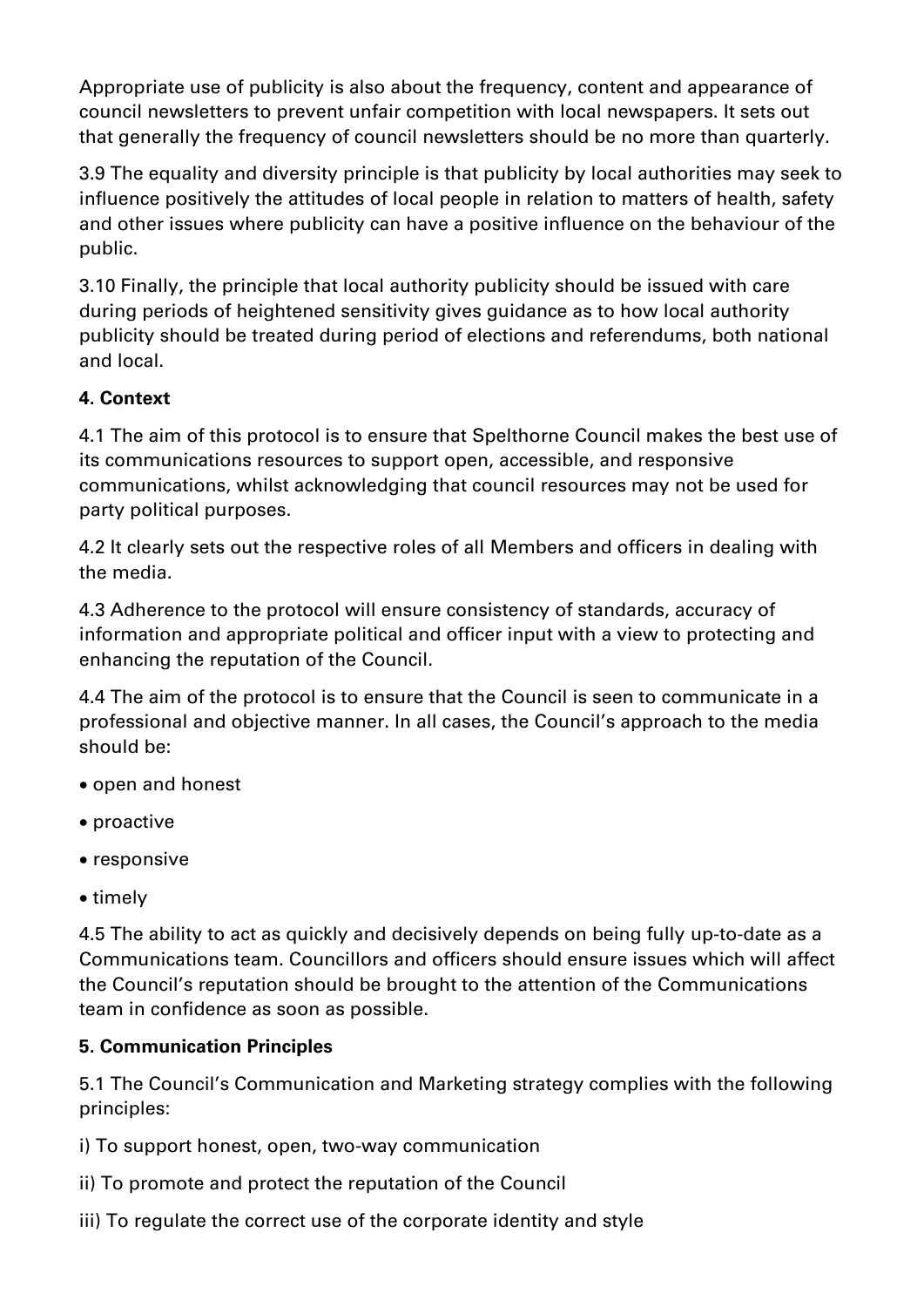iv) To ensure all publicity is produced in an easy to understand and accessible format and style

v) To practice a proactive and planned approach to media handling, advertising, marketing, and wider communication

vi) To provide effective communication and marketing support

vii) To promote the Council's vision, priorities, and policies

viii) To set standards on communicating with hard-to-reach groups

ix) To support effective partnership working through developing communication strategies for joint projects

5.2 The Council must comply with the provisions of the Local Government Act 1986 ("the Act") regarding publicity. All media relations work will comply with the national Code of Practice for Local Government Publicity. The Code provides statutory guidance, and the Council must have regard to it and follow its provisions when making any decision on publicity. This is explained in sections 2 and 3 above.

# **6. Communications Team**

6.1 The Council's Communications team provides advice and support to all services areas and elected members. Its main roles are to manage and maintain relationships and reputation, as well as to promote pro-active publicity on council policy, local authority partnerships, local initiatives / achievements and other issues affecting the Council and the borough.

6.2 The Communications team should be the first point of contact for all media enquiries and all outgoing publicity or potential promotional opportunities with the press or any other publications. Their expertise and knowledge support elected members and officers to ensure opportunities for proactive positive news are maximised and negativity is mitigated and managed where possible.

6.3 No press releases or publications should be issued on behalf of the Council without the involvement of the Communications team.

6.4 The Council's communication resources may not be used to affect, or be designed to affect, public support for a political party or to provide a political advantage to a councillor.

# **7. Media Relations**

7.1 Spelthorne Council values the media as one of its key partners in communication and aims to forge strong professional links with local, regional, and national media. The Council is committed to being transparent and maintaining a positive working relationship with media. We respect the right of the media to report on any given topic.

7.2 Providing a professional information service to the media is a key responsibility for the Council. The Council takes a proactive approach to working with the media wherever possible.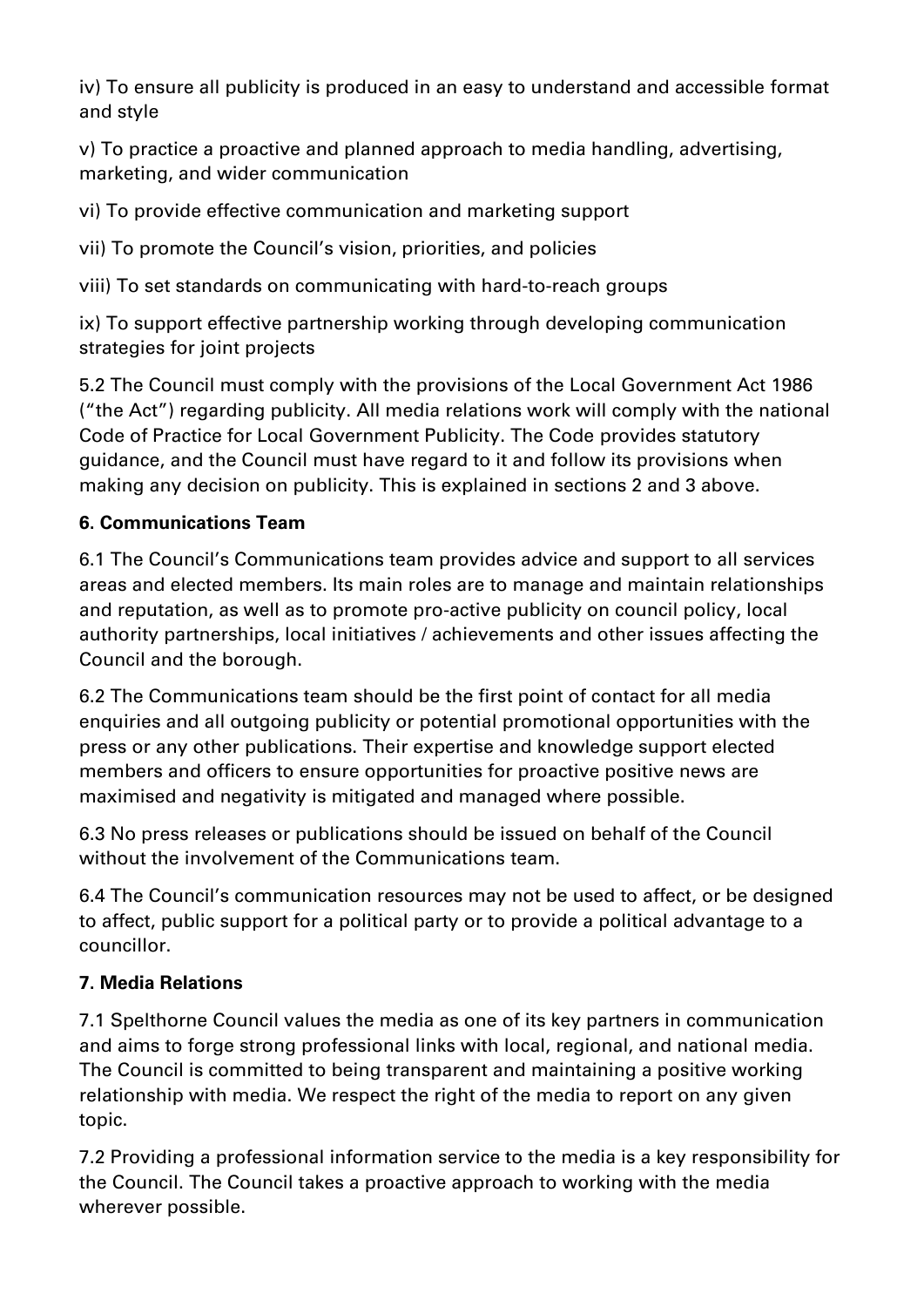7.3 The way in which the Council is portrayed in the media has a major influence on how it is perceived, and every opportunity should be taken to publicise the Council's services, decisions, policies, and initiatives.

7.4 All councillors and officers should support the Communications team in responding to media enquiries in a timescale that meets journalists' deadlines. If the Council fails to reply in time, the journalist may source their story elsewhere or record a 'No comment' response, which may not be in the Council's interests.

7.5 The Communications team will never knowingly mislead the media on a story. To maintain a good long-term relationship, the team needs to be trusted by the media and the wider community.

## **8. Processes**

# **8.1 Media enquiry**

8.1.1 All media enquiries should be referred to the Communications team in the first instance. This enables the service to make a judgement about how an enquiry should be answered and by whom. The response can often be handled with a written statement.

8.1.2 The vast majority of Council publicity will include a written quote or interview, which can help to make the content more interesting and provide an authoritative voice on the subject matter. In certain cases, where a press release or statement is simply to provide a brief announcement or notice, this may not be necessary.

# **8.2 Spokespeople**

8.2.1 One of the most important aspects of dealing with and managing media is being able to provide a prompt response to a query, question, or interview request. The sooner we can respond and involve ourselves in the story, the greater the chance to influence it. This is especially important where the Council's reputation might be affected.

8.2.2 We will also work to influence the news agenda proactively by offering people for interview or providing case studies to illustrate topical issues. We will use our forward planning process to identify opportunities in advance but may still want/have to exploit on-the-day stories particularly when there is breaking news or developing stories.

8.2.3 It is important that quotes are attributed to an individual as this demonstrates responsibility and counters perceptions that the Council is a faceless and unaccountable organisation.

8.2.4 The Leader, Deputy-Leader and Committee Chairs can act as spokespeople for the Council in responding to the press and media and making public statements on behalf of the Council. The Leader, Deputy-Leader and Chairs should liaise with the Communications team on all forms of contact with the press and media.

8.2.5 Where a matter has significant implications for policy or the reputation of the Council, the Leader of the Council will be contacted.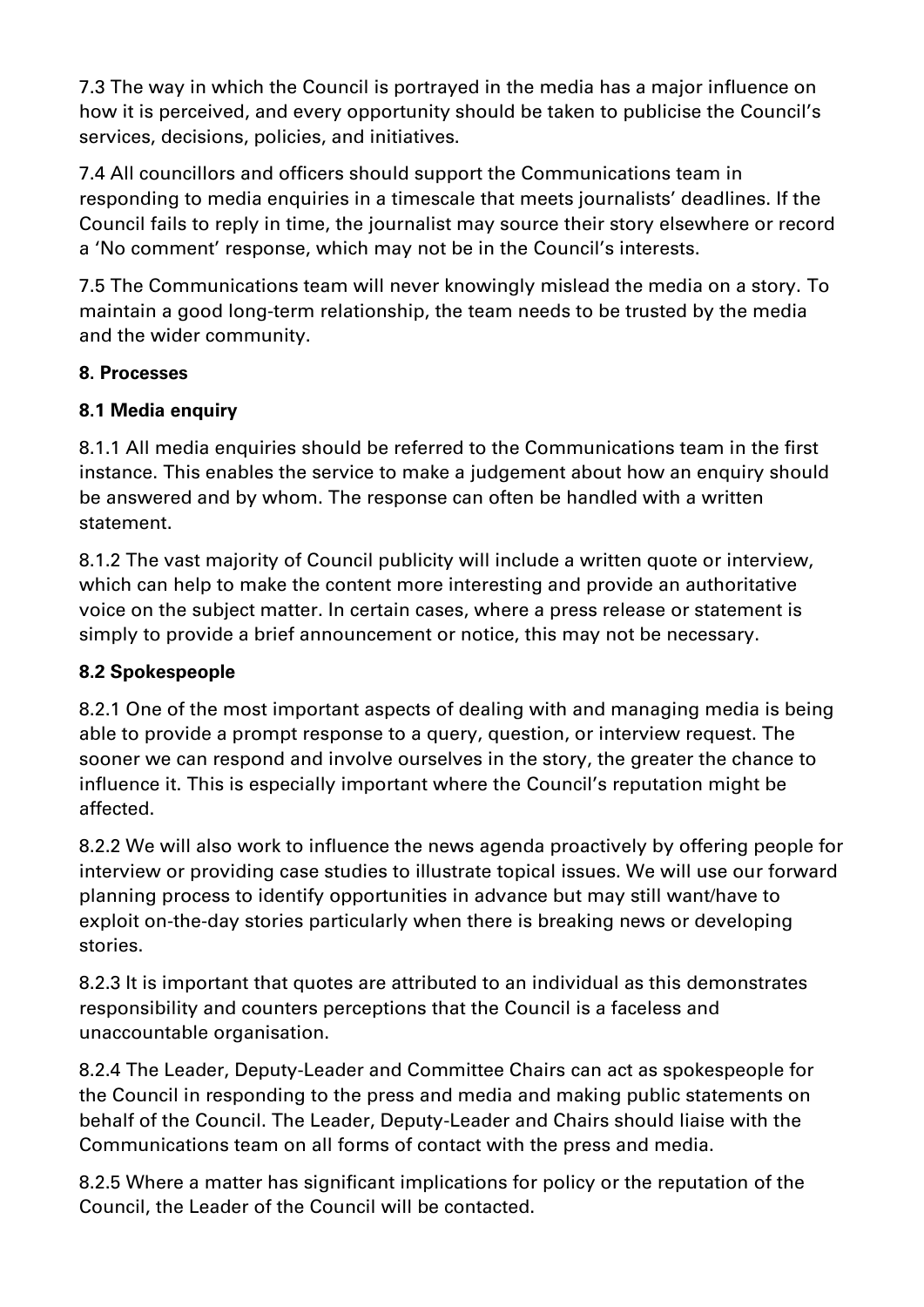8.2.6 Quotes will be attributed to officers on any specific operational issues which requires technical or in-depth knowledge to articulate. Officers will be quoted in circumstances where a member of the public would reasonably expect an operational, officer perspective. Communications staff will advise with recommendations. These situations will be such as when:

- there is a need to respond extremely quickly in changing circumstances to maintain the flow of information to the public (e.g. an emergency road closure or an environmental health investigation)
- specific technical information is being explained
- there is a legal aspect to the comment which would benefit from attribution to a professional officer rather than a politician. The Leader of Council and/or relevant Committee Chairs will be quoted in all other press releases.

8.2.7 Where the appropriate responsible Committee Chair or Vice-Chair is unavailable within media deadlines, and therefore unable to approve comment that would otherwise be attributable to him/her, the Leader of the Council will be quoted or an alternative suitable responsible councillor.

8.2.8 In the event of neither an appropriate Committee Chair/Vice-Chair nor the Leader of the Council being available, an appropriate responsible officer will approve the quote, which will be attributed to a 'council spokesperson'. Whilst this is not best practice from a public transparency or accountability perspective, it does serve to reinforce the clearly defined roles of councillors and officers in the decision-making process.

8.2.9 Quotes, comments and statements will reflect the factual representation of the Council's or Committee's decisions, and not that of the individual and/or political party views.

8.2.10 Party and political group views, decisions and communications are separate from the role of the Council's Communications team and should be conveyed through news releases and publications resourced and issued by their own groups and be clearly endorsed with the name of the political group concerned. The Communications team as a matter of courtesy would appreciate copies of any release which a political group sends out.

# **8.3 Approval process**

8.3.1 For both news releases and press statements relating to a specific service area, sign-off will be required by the relevant service area officer and Committee Chair, prior to issuing. However, where the matter represents a major policy announcement or significant change in direction/resources for the Council, the Leader will be asked for sign-off (Deputy Leader in their absence).

For example, a press release regarding the Community Centres would be signed-off by the Chair for the Community Wellbeing Committee, whereas a press release regarding the Council's response to Covid would be signed-off by the Leader.

8.3.2 Where a quote is required, the Communications team will prepare a narrative, which will be forwarded to the relevant Committee Chair for approval.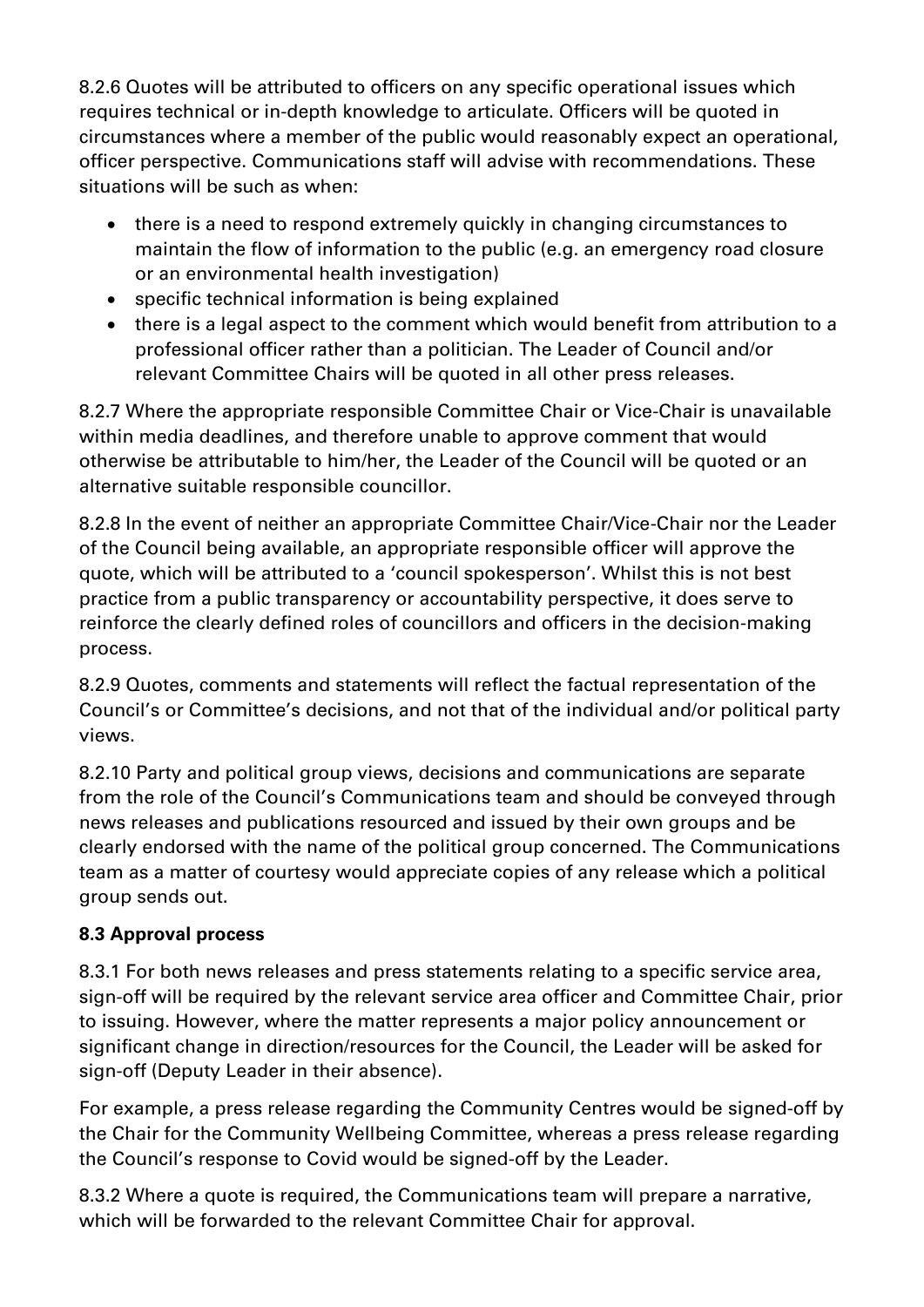8.3.3 In addition, and again prior to the issuing of any news release, statement or channel of communication, Committee Chairs and Group Spokespeople will be fully briefed. Whenever that is not reasonably practicable, such as where time sensitive or response issues may arise, a separate briefing will take place between the Chief Executive/Service Head, relevant Member and the Communications Manager.

8.3.4 In exceptional circumstances, where an urgent response is required to meet a tight deadline, the Assistant Chief Executive, and/or Deputy Head of Service will provide approval in their absence.

### **8.4 Proactive media**

8.4.1 Positive media coverage supports the reputation of the Council.

8.4.2 When issuing proactive media, all content will follow a corporate style appropriate for the media being targeted, and a central record will be maintained. All releases will accurately reflect the corporate view of the Council, contain relevant facts, and include an approved quotation from the appropriate Committee Chair.

8.4.3 All official Council news/press releases will be placed on the Council's website within one working day of issue.

8.4.4 Any officer contacted by a journalist requesting an interview should refer the journalist to the Communications team who will liaise with the appropriate Committee Chair.

8.4.5 Officers should never give their opinion on specific Council policy and should keep to the corporate line and key messages. Their role is to provide expertise and factual knowledge only, in support of the Council's approved and agreed policies.

#### **8.5 Negative media**

8.5.1 From time- to-time the Council must respond to negative issues. It is important that these situations are managed carefully to limit the potential for negative publicity.

8.5.2 Members and officers must alert the Communications team as soon as a potentially negative issue which may attract media interest comes to light. They should not wait until contact is made by the media.

8.5.3 Members and officers must be prepared to work together to prepare holding statements and carry out research even if no contact has been received from the media.

8.5.4 When preparing a response, the following strategy will be followed:

i) where the Council has made a substantial mistake, it will explain what went wrong and what it is doing to put it right. It will not be defensive but take the attitude that it can learn from its mistakes.

ii) where the media has made a substantial mistake in reporting the activities of the Council it will quickly and assertively explain the mistake to the media and seek a right of reply.

### **9. Correcting Inaccurate Reporting**